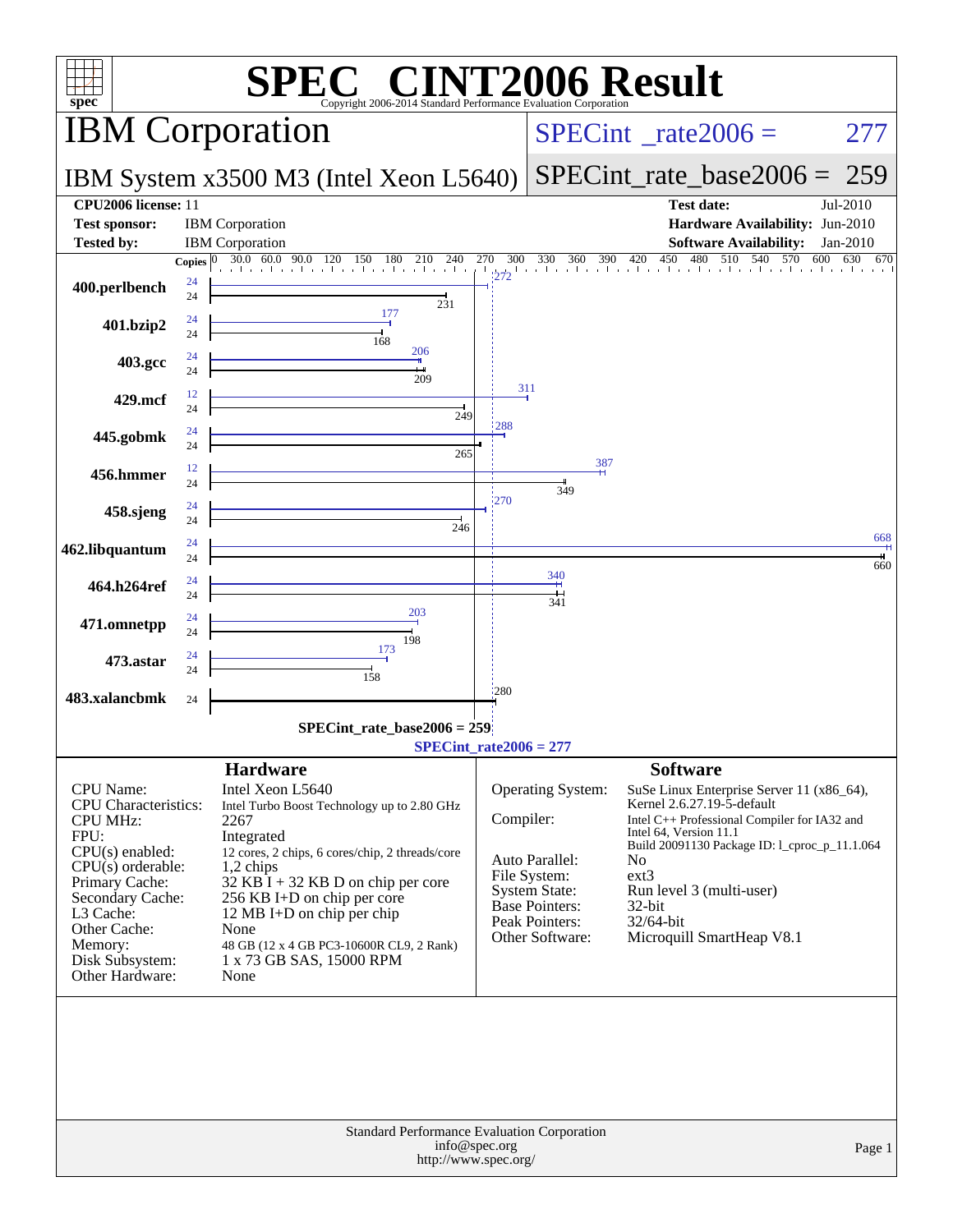

## IBM Corporation

#### SPECint rate $2006 = 277$

IBM System x3500 M3 (Intel Xeon L5640)

[SPECint\\_rate\\_base2006 =](http://www.spec.org/auto/cpu2006/Docs/result-fields.html#SPECintratebase2006) 259

#### **[CPU2006 license:](http://www.spec.org/auto/cpu2006/Docs/result-fields.html#CPU2006license)** 11 **[Test date:](http://www.spec.org/auto/cpu2006/Docs/result-fields.html#Testdate)** Jul-2010

**[Test sponsor:](http://www.spec.org/auto/cpu2006/Docs/result-fields.html#Testsponsor)** IBM Corporation **[Hardware Availability:](http://www.spec.org/auto/cpu2006/Docs/result-fields.html#HardwareAvailability)** Jun-2010 **[Tested by:](http://www.spec.org/auto/cpu2006/Docs/result-fields.html#Testedby)** IBM Corporation **[Software Availability:](http://www.spec.org/auto/cpu2006/Docs/result-fields.html#SoftwareAvailability)** Jan-2010

#### **[Results Table](http://www.spec.org/auto/cpu2006/Docs/result-fields.html#ResultsTable)**

|                    | <b>Base</b>   |                |            |                |            |                                                                                                          |            | <b>Peak</b>   |                |              |                |              |                |              |
|--------------------|---------------|----------------|------------|----------------|------------|----------------------------------------------------------------------------------------------------------|------------|---------------|----------------|--------------|----------------|--------------|----------------|--------------|
| <b>Benchmark</b>   | <b>Copies</b> | <b>Seconds</b> | Ratio      | <b>Seconds</b> | Ratio      | <b>Seconds</b>                                                                                           | Ratio      | <b>Copies</b> | <b>Seconds</b> | <b>Ratio</b> | <b>Seconds</b> | <b>Ratio</b> | <b>Seconds</b> | <b>Ratio</b> |
| 400.perlbench      | 24            | 1013           | 231        | 1012           | 232        | 1015                                                                                                     | 231        | 24            | 861            | 272          | 862            | 272          | 862            | 272          |
| 401.bzip2          | 24            | 1377           | 168        | 1376           | 168        | 1372                                                                                                     | 169        | 24            | 1315           | 176          | 1312           | 177          | 1312           | <u>177</u>   |
| $403.\mathrm{gcc}$ | 24            | 918            | 211        | 954            | 203        | 925                                                                                                      | 209        | 24            | 936            | 206          | 937            | 206          | 945            | 204          |
| $429$ .mcf         | 24            | 880            | 249        | 879            | 249        | 878                                                                                                      | 249        | 12            | 352            | 311          | 352            | 311          | 351            | 312          |
| $445$ .gobmk       | 24            | 948            | 266        | 952            | 264        | 952                                                                                                      | 265        | 24            | 874            | 288          | 873            | <u>288</u>   | 872            | 289          |
| 456.hmmer          | 24            | 642            | 349        | 642            | 349        | 645                                                                                                      | 347        | 12            | 289            | 387          | 289            | 387          | 292            | 383          |
| $458$ .sjeng       | 24            | 1181           | 246        | 1180           | 246        | 1179                                                                                                     | 246        | 24            | 1076           | 270          | 1077           | 270          | 1075           | 270          |
| 462.libquantum     | 24            | 755            | 658        | 751            | 662        | 753                                                                                                      | 660        | 24            | 749            | 664          | 745            | 668          | 745            | 668          |
| 464.h264ref        | 24            | 1530           | 347        | 1558           | 341        | 1563                                                                                                     | 340        | 24            | 1564           | 340          | 1564           | 340          | 1542           | 344          |
| 471.omnetpp        | 24            | 759            | 198        | 757            | 198        | 758                                                                                                      | 198        | 24            | 738            | 203          | 738            | 203          | 738            | 203          |
| $473$ . astar      | 24            | 1063           | 159        | 1063           | <u>158</u> | 1067                                                                                                     | 158        | 24            | 972            | 173          | 973            | 173          | 974            | 173          |
| 483.xalancbmk      | 24            | 591            | <b>280</b> | 591            | 280        | 592                                                                                                      | <b>280</b> | 24            | 591            | 280          | 591            | 280          | 592            | 280          |
|                    |               |                |            |                |            | Results appear in the order in which they were run. Bold underlined text indicates a median measurement. |            |               |                |              |                |              |                |              |

#### **[Submit Notes](http://www.spec.org/auto/cpu2006/Docs/result-fields.html#SubmitNotes)**

The config file option 'submit' was used. numactl was used to bind copies to the cores

#### **[Platform Notes](http://www.spec.org/auto/cpu2006/Docs/result-fields.html#PlatformNotes)**

 Turbo Mode Enable Turbo Boost set to Traditional CPU C State Enable Data Reuse Disable

#### **[General Notes](http://www.spec.org/auto/cpu2006/Docs/result-fields.html#GeneralNotes)**

 Binaries were compiled on SLES 10 with Binutils 2.18.50.0.7.20080502 'ulimit -s unlimited' was used to set the stack size to unlimited prior to run

## **[Base Compiler Invocation](http://www.spec.org/auto/cpu2006/Docs/result-fields.html#BaseCompilerInvocation)**

[C benchmarks](http://www.spec.org/auto/cpu2006/Docs/result-fields.html#Cbenchmarks): [icc -m32](http://www.spec.org/cpu2006/results/res2010q3/cpu2006-20100802-12739.flags.html#user_CCbase_intel_icc_32bit_5ff4a39e364c98233615fdd38438c6f2)

[C++ benchmarks:](http://www.spec.org/auto/cpu2006/Docs/result-fields.html#CXXbenchmarks) [icpc -m32](http://www.spec.org/cpu2006/results/res2010q3/cpu2006-20100802-12739.flags.html#user_CXXbase_intel_icpc_32bit_4e5a5ef1a53fd332b3c49e69c3330699)

> Standard Performance Evaluation Corporation [info@spec.org](mailto:info@spec.org) <http://www.spec.org/>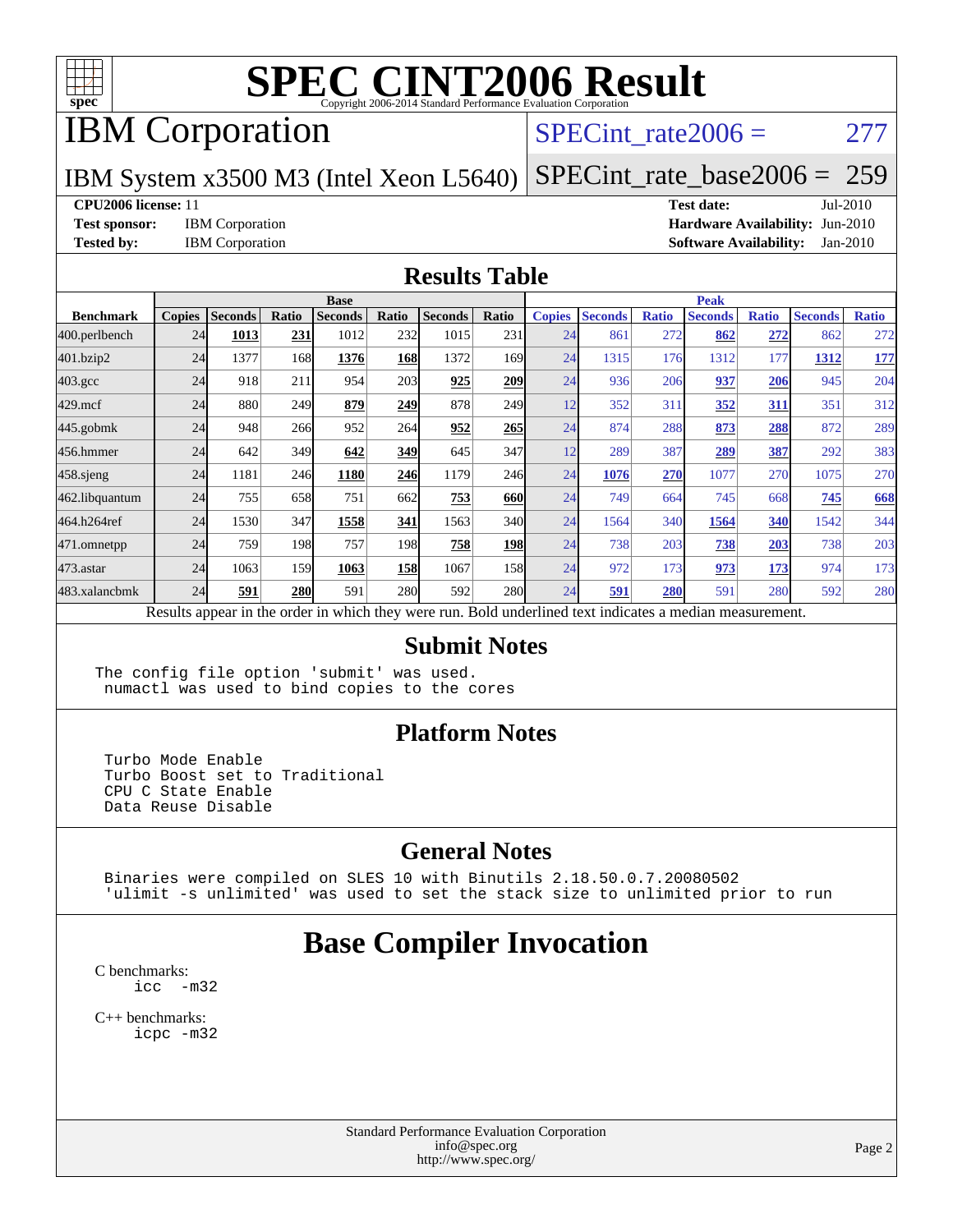

IBM Corporation

 $SPECTnt_rate2006 = 277$ 

IBM System x3500 M3 (Intel Xeon L5640) [SPECint\\_rate\\_base2006 =](http://www.spec.org/auto/cpu2006/Docs/result-fields.html#SPECintratebase2006) 259

**[Test sponsor:](http://www.spec.org/auto/cpu2006/Docs/result-fields.html#Testsponsor)** IBM Corporation **[Hardware Availability:](http://www.spec.org/auto/cpu2006/Docs/result-fields.html#HardwareAvailability)** Jun-2010 **[Tested by:](http://www.spec.org/auto/cpu2006/Docs/result-fields.html#Testedby)** IBM Corporation **[Software Availability:](http://www.spec.org/auto/cpu2006/Docs/result-fields.html#SoftwareAvailability)** Jan-2010

**[CPU2006 license:](http://www.spec.org/auto/cpu2006/Docs/result-fields.html#CPU2006license)** 11 **[Test date:](http://www.spec.org/auto/cpu2006/Docs/result-fields.html#Testdate)** Jul-2010

### **[Base Portability Flags](http://www.spec.org/auto/cpu2006/Docs/result-fields.html#BasePortabilityFlags)**

 400.perlbench: [-DSPEC\\_CPU\\_LINUX\\_IA32](http://www.spec.org/cpu2006/results/res2010q3/cpu2006-20100802-12739.flags.html#b400.perlbench_baseCPORTABILITY_DSPEC_CPU_LINUX_IA32) 462.libquantum: [-DSPEC\\_CPU\\_LINUX](http://www.spec.org/cpu2006/results/res2010q3/cpu2006-20100802-12739.flags.html#b462.libquantum_baseCPORTABILITY_DSPEC_CPU_LINUX) 483.xalancbmk: [-DSPEC\\_CPU\\_LINUX](http://www.spec.org/cpu2006/results/res2010q3/cpu2006-20100802-12739.flags.html#b483.xalancbmk_baseCXXPORTABILITY_DSPEC_CPU_LINUX)

**[Base Optimization Flags](http://www.spec.org/auto/cpu2006/Docs/result-fields.html#BaseOptimizationFlags)**

[C benchmarks](http://www.spec.org/auto/cpu2006/Docs/result-fields.html#Cbenchmarks):

[-xSSE4.2](http://www.spec.org/cpu2006/results/res2010q3/cpu2006-20100802-12739.flags.html#user_CCbase_f-xSSE42_f91528193cf0b216347adb8b939d4107) [-ipo](http://www.spec.org/cpu2006/results/res2010q3/cpu2006-20100802-12739.flags.html#user_CCbase_f-ipo) [-O3](http://www.spec.org/cpu2006/results/res2010q3/cpu2006-20100802-12739.flags.html#user_CCbase_f-O3) [-no-prec-div](http://www.spec.org/cpu2006/results/res2010q3/cpu2006-20100802-12739.flags.html#user_CCbase_f-no-prec-div) [-static](http://www.spec.org/cpu2006/results/res2010q3/cpu2006-20100802-12739.flags.html#user_CCbase_f-static) [-opt-prefetch](http://www.spec.org/cpu2006/results/res2010q3/cpu2006-20100802-12739.flags.html#user_CCbase_f-opt-prefetch)

[C++ benchmarks:](http://www.spec.org/auto/cpu2006/Docs/result-fields.html#CXXbenchmarks)

[-xSSE4.2](http://www.spec.org/cpu2006/results/res2010q3/cpu2006-20100802-12739.flags.html#user_CXXbase_f-xSSE42_f91528193cf0b216347adb8b939d4107) [-ipo](http://www.spec.org/cpu2006/results/res2010q3/cpu2006-20100802-12739.flags.html#user_CXXbase_f-ipo) [-O3](http://www.spec.org/cpu2006/results/res2010q3/cpu2006-20100802-12739.flags.html#user_CXXbase_f-O3) [-no-prec-div](http://www.spec.org/cpu2006/results/res2010q3/cpu2006-20100802-12739.flags.html#user_CXXbase_f-no-prec-div) [-opt-prefetch](http://www.spec.org/cpu2006/results/res2010q3/cpu2006-20100802-12739.flags.html#user_CXXbase_f-opt-prefetch) [-Wl,-z,muldefs](http://www.spec.org/cpu2006/results/res2010q3/cpu2006-20100802-12739.flags.html#user_CXXbase_link_force_multiple1_74079c344b956b9658436fd1b6dd3a8a) [-L/home/cmplr/usr3/alrahate/cpu2006.1.1.ic11.1/libic11.1-32bit -lsmartheap](http://www.spec.org/cpu2006/results/res2010q3/cpu2006-20100802-12739.flags.html#user_CXXbase_SmartHeap_d86dffe4a79b79ef8890d5cce17030c3)

### **[Base Other Flags](http://www.spec.org/auto/cpu2006/Docs/result-fields.html#BaseOtherFlags)**

[C benchmarks](http://www.spec.org/auto/cpu2006/Docs/result-fields.html#Cbenchmarks):

403.gcc: [-Dalloca=\\_alloca](http://www.spec.org/cpu2006/results/res2010q3/cpu2006-20100802-12739.flags.html#b403.gcc_baseEXTRA_CFLAGS_Dalloca_be3056838c12de2578596ca5467af7f3)

### **[Peak Compiler Invocation](http://www.spec.org/auto/cpu2006/Docs/result-fields.html#PeakCompilerInvocation)**

[C benchmarks \(except as noted below\)](http://www.spec.org/auto/cpu2006/Docs/result-fields.html#Cbenchmarksexceptasnotedbelow):

[icc -m32](http://www.spec.org/cpu2006/results/res2010q3/cpu2006-20100802-12739.flags.html#user_CCpeak_intel_icc_32bit_5ff4a39e364c98233615fdd38438c6f2)

401.bzip2: [icc -m64](http://www.spec.org/cpu2006/results/res2010q3/cpu2006-20100802-12739.flags.html#user_peakCCLD401_bzip2_intel_icc_64bit_bda6cc9af1fdbb0edc3795bac97ada53)

456.hmmer: [icc -m64](http://www.spec.org/cpu2006/results/res2010q3/cpu2006-20100802-12739.flags.html#user_peakCCLD456_hmmer_intel_icc_64bit_bda6cc9af1fdbb0edc3795bac97ada53)

458.sjeng: [icc -m64](http://www.spec.org/cpu2006/results/res2010q3/cpu2006-20100802-12739.flags.html#user_peakCCLD458_sjeng_intel_icc_64bit_bda6cc9af1fdbb0edc3795bac97ada53)

462.libquantum: [icc -m64](http://www.spec.org/cpu2006/results/res2010q3/cpu2006-20100802-12739.flags.html#user_peakCCLD462_libquantum_intel_icc_64bit_bda6cc9af1fdbb0edc3795bac97ada53)

[C++ benchmarks \(except as noted below\):](http://www.spec.org/auto/cpu2006/Docs/result-fields.html#CXXbenchmarksexceptasnotedbelow) [icpc -m32](http://www.spec.org/cpu2006/results/res2010q3/cpu2006-20100802-12739.flags.html#user_CXXpeak_intel_icpc_32bit_4e5a5ef1a53fd332b3c49e69c3330699)

473.astar: [icpc -m64](http://www.spec.org/cpu2006/results/res2010q3/cpu2006-20100802-12739.flags.html#user_peakCXXLD473_astar_intel_icpc_64bit_fc66a5337ce925472a5c54ad6a0de310)

## **[Peak Portability Flags](http://www.spec.org/auto/cpu2006/Docs/result-fields.html#PeakPortabilityFlags)**

 400.perlbench: [-DSPEC\\_CPU\\_LINUX\\_IA32](http://www.spec.org/cpu2006/results/res2010q3/cpu2006-20100802-12739.flags.html#b400.perlbench_peakCPORTABILITY_DSPEC_CPU_LINUX_IA32) 401.bzip2: [-DSPEC\\_CPU\\_LP64](http://www.spec.org/cpu2006/results/res2010q3/cpu2006-20100802-12739.flags.html#suite_peakCPORTABILITY401_bzip2_DSPEC_CPU_LP64)

Continued on next page

Standard Performance Evaluation Corporation [info@spec.org](mailto:info@spec.org) <http://www.spec.org/>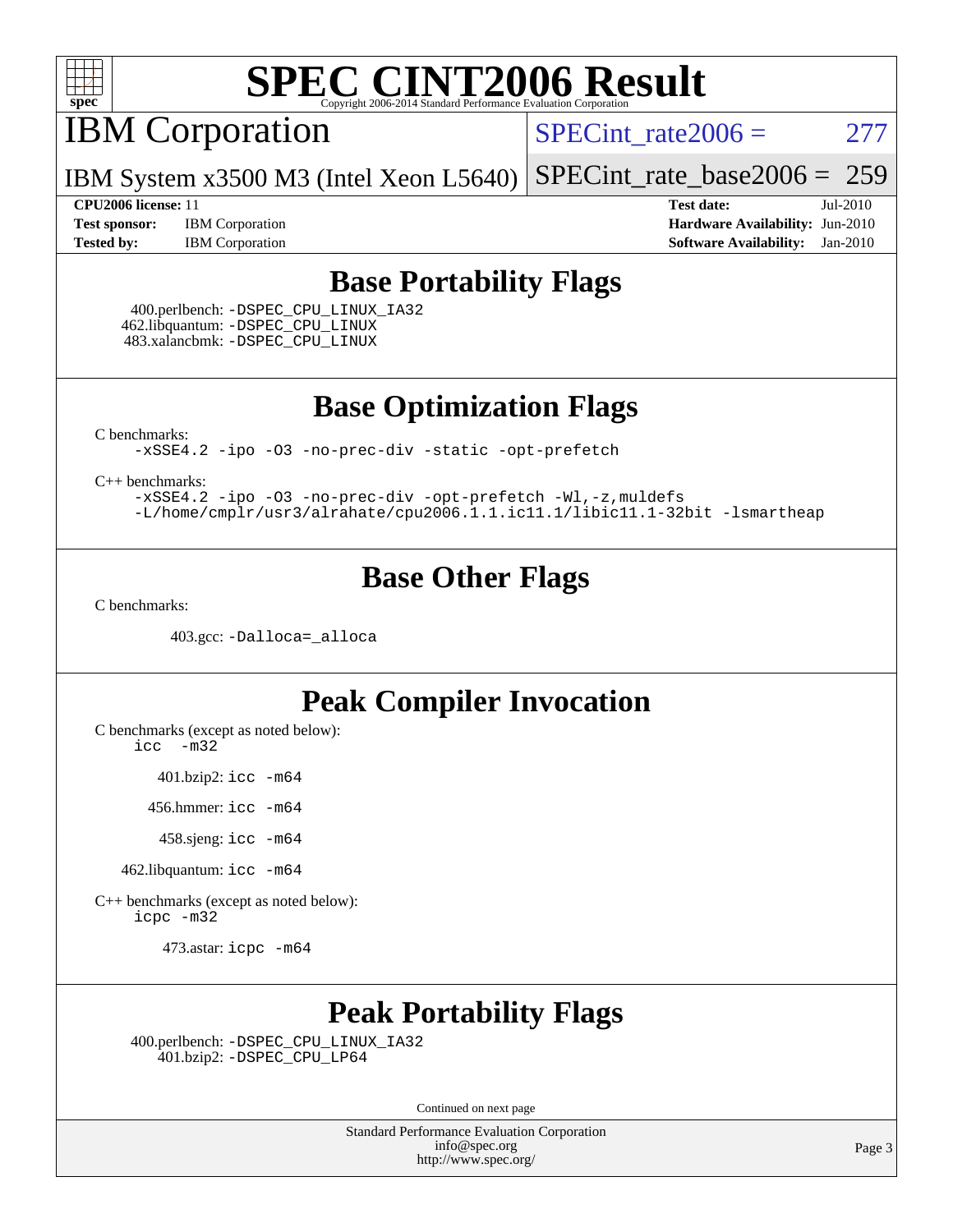

IBM Corporation

SPECint rate $2006 = 277$ 

IBM System x3500 M3 (Intel Xeon L5640) [SPECint\\_rate\\_base2006 =](http://www.spec.org/auto/cpu2006/Docs/result-fields.html#SPECintratebase2006) 259

**[Test sponsor:](http://www.spec.org/auto/cpu2006/Docs/result-fields.html#Testsponsor)** IBM Corporation **[Hardware Availability:](http://www.spec.org/auto/cpu2006/Docs/result-fields.html#HardwareAvailability)** Jun-2010 **[Tested by:](http://www.spec.org/auto/cpu2006/Docs/result-fields.html#Testedby)** IBM Corporation **[Software Availability:](http://www.spec.org/auto/cpu2006/Docs/result-fields.html#SoftwareAvailability)** Jan-2010

**[CPU2006 license:](http://www.spec.org/auto/cpu2006/Docs/result-fields.html#CPU2006license)** 11 **[Test date:](http://www.spec.org/auto/cpu2006/Docs/result-fields.html#Testdate)** Jul-2010

## **[Peak Portability Flags \(Continued\)](http://www.spec.org/auto/cpu2006/Docs/result-fields.html#PeakPortabilityFlags)**

 456.hmmer: [-DSPEC\\_CPU\\_LP64](http://www.spec.org/cpu2006/results/res2010q3/cpu2006-20100802-12739.flags.html#suite_peakCPORTABILITY456_hmmer_DSPEC_CPU_LP64) 458.sjeng: [-DSPEC\\_CPU\\_LP64](http://www.spec.org/cpu2006/results/res2010q3/cpu2006-20100802-12739.flags.html#suite_peakCPORTABILITY458_sjeng_DSPEC_CPU_LP64) 462.libquantum: [-DSPEC\\_CPU\\_LP64](http://www.spec.org/cpu2006/results/res2010q3/cpu2006-20100802-12739.flags.html#suite_peakCPORTABILITY462_libquantum_DSPEC_CPU_LP64) [-DSPEC\\_CPU\\_LINUX](http://www.spec.org/cpu2006/results/res2010q3/cpu2006-20100802-12739.flags.html#b462.libquantum_peakCPORTABILITY_DSPEC_CPU_LINUX) 473.astar: [-DSPEC\\_CPU\\_LP64](http://www.spec.org/cpu2006/results/res2010q3/cpu2006-20100802-12739.flags.html#suite_peakCXXPORTABILITY473_astar_DSPEC_CPU_LP64) 483.xalancbmk: [-DSPEC\\_CPU\\_LINUX](http://www.spec.org/cpu2006/results/res2010q3/cpu2006-20100802-12739.flags.html#b483.xalancbmk_peakCXXPORTABILITY_DSPEC_CPU_LINUX)

## **[Peak Optimization Flags](http://www.spec.org/auto/cpu2006/Docs/result-fields.html#PeakOptimizationFlags)**

[C benchmarks](http://www.spec.org/auto/cpu2006/Docs/result-fields.html#Cbenchmarks):

Standard Performance Evaluation Corporation [info@spec.org](mailto:info@spec.org) <http://www.spec.org/> Page 4 400.perlbench: [-xSSE4.2](http://www.spec.org/cpu2006/results/res2010q3/cpu2006-20100802-12739.flags.html#user_peakPASS2_CFLAGSPASS2_LDCFLAGS400_perlbench_f-xSSE42_f91528193cf0b216347adb8b939d4107)(pass 2) [-prof-gen](http://www.spec.org/cpu2006/results/res2010q3/cpu2006-20100802-12739.flags.html#user_peakPASS1_CFLAGSPASS1_LDCFLAGS400_perlbench_prof_gen_e43856698f6ca7b7e442dfd80e94a8fc)(pass 1) [-ipo](http://www.spec.org/cpu2006/results/res2010q3/cpu2006-20100802-12739.flags.html#user_peakPASS2_CFLAGSPASS2_LDCFLAGS400_perlbench_f-ipo)(pass 2) [-O3](http://www.spec.org/cpu2006/results/res2010q3/cpu2006-20100802-12739.flags.html#user_peakPASS2_CFLAGSPASS2_LDCFLAGS400_perlbench_f-O3)(pass 2) [-no-prec-div](http://www.spec.org/cpu2006/results/res2010q3/cpu2006-20100802-12739.flags.html#user_peakPASS2_CFLAGSPASS2_LDCFLAGS400_perlbench_f-no-prec-div)(pass 2) [-static](http://www.spec.org/cpu2006/results/res2010q3/cpu2006-20100802-12739.flags.html#user_peakPASS2_CFLAGSPASS2_LDCFLAGS400_perlbench_f-static)(pass 2) [-prof-use](http://www.spec.org/cpu2006/results/res2010q3/cpu2006-20100802-12739.flags.html#user_peakPASS2_CFLAGSPASS2_LDCFLAGS400_perlbench_prof_use_bccf7792157ff70d64e32fe3e1250b55)(pass 2) [-ansi-alias](http://www.spec.org/cpu2006/results/res2010q3/cpu2006-20100802-12739.flags.html#user_peakCOPTIMIZE400_perlbench_f-ansi-alias) 401.bzip2: [-xSSE4.2](http://www.spec.org/cpu2006/results/res2010q3/cpu2006-20100802-12739.flags.html#user_peakPASS2_CFLAGSPASS2_LDCFLAGS401_bzip2_f-xSSE42_f91528193cf0b216347adb8b939d4107)(pass 2) [-prof-gen](http://www.spec.org/cpu2006/results/res2010q3/cpu2006-20100802-12739.flags.html#user_peakPASS1_CFLAGSPASS1_LDCFLAGS401_bzip2_prof_gen_e43856698f6ca7b7e442dfd80e94a8fc)(pass 1) [-ipo](http://www.spec.org/cpu2006/results/res2010q3/cpu2006-20100802-12739.flags.html#user_peakPASS2_CFLAGSPASS2_LDCFLAGS401_bzip2_f-ipo)(pass 2) [-O3](http://www.spec.org/cpu2006/results/res2010q3/cpu2006-20100802-12739.flags.html#user_peakPASS2_CFLAGSPASS2_LDCFLAGS401_bzip2_f-O3)(pass 2) [-no-prec-div](http://www.spec.org/cpu2006/results/res2010q3/cpu2006-20100802-12739.flags.html#user_peakPASS2_CFLAGSPASS2_LDCFLAGS401_bzip2_f-no-prec-div)(pass 2) [-static](http://www.spec.org/cpu2006/results/res2010q3/cpu2006-20100802-12739.flags.html#user_peakPASS2_CFLAGSPASS2_LDCFLAGS401_bzip2_f-static)(pass 2) [-prof-use](http://www.spec.org/cpu2006/results/res2010q3/cpu2006-20100802-12739.flags.html#user_peakPASS2_CFLAGSPASS2_LDCFLAGS401_bzip2_prof_use_bccf7792157ff70d64e32fe3e1250b55)(pass 2) [-opt-prefetch](http://www.spec.org/cpu2006/results/res2010q3/cpu2006-20100802-12739.flags.html#user_peakCOPTIMIZE401_bzip2_f-opt-prefetch) [-ansi-alias](http://www.spec.org/cpu2006/results/res2010q3/cpu2006-20100802-12739.flags.html#user_peakCOPTIMIZE401_bzip2_f-ansi-alias) [-auto-ilp32](http://www.spec.org/cpu2006/results/res2010q3/cpu2006-20100802-12739.flags.html#user_peakCOPTIMIZE401_bzip2_f-auto-ilp32) 403.gcc: [-xSSE4.2](http://www.spec.org/cpu2006/results/res2010q3/cpu2006-20100802-12739.flags.html#user_peakCOPTIMIZE403_gcc_f-xSSE42_f91528193cf0b216347adb8b939d4107) [-ipo](http://www.spec.org/cpu2006/results/res2010q3/cpu2006-20100802-12739.flags.html#user_peakCOPTIMIZE403_gcc_f-ipo) [-O3](http://www.spec.org/cpu2006/results/res2010q3/cpu2006-20100802-12739.flags.html#user_peakCOPTIMIZE403_gcc_f-O3) [-no-prec-div](http://www.spec.org/cpu2006/results/res2010q3/cpu2006-20100802-12739.flags.html#user_peakCOPTIMIZE403_gcc_f-no-prec-div) [-static](http://www.spec.org/cpu2006/results/res2010q3/cpu2006-20100802-12739.flags.html#user_peakCOPTIMIZE403_gcc_f-static) 429.mcf: [-xSSE4.2](http://www.spec.org/cpu2006/results/res2010q3/cpu2006-20100802-12739.flags.html#user_peakCOPTIMIZE429_mcf_f-xSSE42_f91528193cf0b216347adb8b939d4107) [-ipo](http://www.spec.org/cpu2006/results/res2010q3/cpu2006-20100802-12739.flags.html#user_peakCOPTIMIZE429_mcf_f-ipo) [-O3](http://www.spec.org/cpu2006/results/res2010q3/cpu2006-20100802-12739.flags.html#user_peakCOPTIMIZE429_mcf_f-O3) [-no-prec-div](http://www.spec.org/cpu2006/results/res2010q3/cpu2006-20100802-12739.flags.html#user_peakCOPTIMIZE429_mcf_f-no-prec-div) [-static](http://www.spec.org/cpu2006/results/res2010q3/cpu2006-20100802-12739.flags.html#user_peakCOPTIMIZE429_mcf_f-static) [-opt-prefetch](http://www.spec.org/cpu2006/results/res2010q3/cpu2006-20100802-12739.flags.html#user_peakCOPTIMIZE429_mcf_f-opt-prefetch) 445.gobmk: [-xSSE4.2](http://www.spec.org/cpu2006/results/res2010q3/cpu2006-20100802-12739.flags.html#user_peakPASS2_CFLAGSPASS2_LDCFLAGS445_gobmk_f-xSSE42_f91528193cf0b216347adb8b939d4107)(pass 2) [-prof-gen](http://www.spec.org/cpu2006/results/res2010q3/cpu2006-20100802-12739.flags.html#user_peakPASS1_CFLAGSPASS1_LDCFLAGS445_gobmk_prof_gen_e43856698f6ca7b7e442dfd80e94a8fc)(pass 1) [-prof-use](http://www.spec.org/cpu2006/results/res2010q3/cpu2006-20100802-12739.flags.html#user_peakPASS2_CFLAGSPASS2_LDCFLAGS445_gobmk_prof_use_bccf7792157ff70d64e32fe3e1250b55)(pass 2) [-O2](http://www.spec.org/cpu2006/results/res2010q3/cpu2006-20100802-12739.flags.html#user_peakCOPTIMIZE445_gobmk_f-O2) [-ipo](http://www.spec.org/cpu2006/results/res2010q3/cpu2006-20100802-12739.flags.html#user_peakCOPTIMIZE445_gobmk_f-ipo) [-no-prec-div](http://www.spec.org/cpu2006/results/res2010q3/cpu2006-20100802-12739.flags.html#user_peakCOPTIMIZE445_gobmk_f-no-prec-div) [-ansi-alias](http://www.spec.org/cpu2006/results/res2010q3/cpu2006-20100802-12739.flags.html#user_peakCOPTIMIZE445_gobmk_f-ansi-alias) 456.hmmer: [-xSSE4.2](http://www.spec.org/cpu2006/results/res2010q3/cpu2006-20100802-12739.flags.html#user_peakCOPTIMIZE456_hmmer_f-xSSE42_f91528193cf0b216347adb8b939d4107) [-ipo](http://www.spec.org/cpu2006/results/res2010q3/cpu2006-20100802-12739.flags.html#user_peakCOPTIMIZE456_hmmer_f-ipo) [-O3](http://www.spec.org/cpu2006/results/res2010q3/cpu2006-20100802-12739.flags.html#user_peakCOPTIMIZE456_hmmer_f-O3) [-no-prec-div](http://www.spec.org/cpu2006/results/res2010q3/cpu2006-20100802-12739.flags.html#user_peakCOPTIMIZE456_hmmer_f-no-prec-div) [-static](http://www.spec.org/cpu2006/results/res2010q3/cpu2006-20100802-12739.flags.html#user_peakCOPTIMIZE456_hmmer_f-static) [-unroll2](http://www.spec.org/cpu2006/results/res2010q3/cpu2006-20100802-12739.flags.html#user_peakCOPTIMIZE456_hmmer_f-unroll_784dae83bebfb236979b41d2422d7ec2) [-ansi-alias](http://www.spec.org/cpu2006/results/res2010q3/cpu2006-20100802-12739.flags.html#user_peakCOPTIMIZE456_hmmer_f-ansi-alias) [-auto-ilp32](http://www.spec.org/cpu2006/results/res2010q3/cpu2006-20100802-12739.flags.html#user_peakCOPTIMIZE456_hmmer_f-auto-ilp32) 458.sjeng: [-xSSE4.2](http://www.spec.org/cpu2006/results/res2010q3/cpu2006-20100802-12739.flags.html#user_peakPASS2_CFLAGSPASS2_LDCFLAGS458_sjeng_f-xSSE42_f91528193cf0b216347adb8b939d4107)(pass 2) [-prof-gen](http://www.spec.org/cpu2006/results/res2010q3/cpu2006-20100802-12739.flags.html#user_peakPASS1_CFLAGSPASS1_LDCFLAGS458_sjeng_prof_gen_e43856698f6ca7b7e442dfd80e94a8fc)(pass 1) [-ipo](http://www.spec.org/cpu2006/results/res2010q3/cpu2006-20100802-12739.flags.html#user_peakPASS2_CFLAGSPASS2_LDCFLAGS458_sjeng_f-ipo)(pass 2) [-O3](http://www.spec.org/cpu2006/results/res2010q3/cpu2006-20100802-12739.flags.html#user_peakPASS2_CFLAGSPASS2_LDCFLAGS458_sjeng_f-O3)(pass 2) [-no-prec-div](http://www.spec.org/cpu2006/results/res2010q3/cpu2006-20100802-12739.flags.html#user_peakPASS2_CFLAGSPASS2_LDCFLAGS458_sjeng_f-no-prec-div)(pass 2) [-static](http://www.spec.org/cpu2006/results/res2010q3/cpu2006-20100802-12739.flags.html#user_peakPASS2_CFLAGSPASS2_LDCFLAGS458_sjeng_f-static)(pass 2) [-prof-use](http://www.spec.org/cpu2006/results/res2010q3/cpu2006-20100802-12739.flags.html#user_peakPASS2_CFLAGSPASS2_LDCFLAGS458_sjeng_prof_use_bccf7792157ff70d64e32fe3e1250b55)(pass 2) [-unroll4](http://www.spec.org/cpu2006/results/res2010q3/cpu2006-20100802-12739.flags.html#user_peakCOPTIMIZE458_sjeng_f-unroll_4e5e4ed65b7fd20bdcd365bec371b81f) [-auto-ilp32](http://www.spec.org/cpu2006/results/res2010q3/cpu2006-20100802-12739.flags.html#user_peakCOPTIMIZE458_sjeng_f-auto-ilp32) 462.libquantum: [-xSSE4.2](http://www.spec.org/cpu2006/results/res2010q3/cpu2006-20100802-12739.flags.html#user_peakCOPTIMIZE462_libquantum_f-xSSE42_f91528193cf0b216347adb8b939d4107) [-ipo](http://www.spec.org/cpu2006/results/res2010q3/cpu2006-20100802-12739.flags.html#user_peakCOPTIMIZE462_libquantum_f-ipo) [-O3](http://www.spec.org/cpu2006/results/res2010q3/cpu2006-20100802-12739.flags.html#user_peakCOPTIMIZE462_libquantum_f-O3) [-no-prec-div](http://www.spec.org/cpu2006/results/res2010q3/cpu2006-20100802-12739.flags.html#user_peakCOPTIMIZE462_libquantum_f-no-prec-div) [-static](http://www.spec.org/cpu2006/results/res2010q3/cpu2006-20100802-12739.flags.html#user_peakCOPTIMIZE462_libquantum_f-static) [-auto-ilp32](http://www.spec.org/cpu2006/results/res2010q3/cpu2006-20100802-12739.flags.html#user_peakCOPTIMIZE462_libquantum_f-auto-ilp32) [-opt-prefetch](http://www.spec.org/cpu2006/results/res2010q3/cpu2006-20100802-12739.flags.html#user_peakCOPTIMIZE462_libquantum_f-opt-prefetch) 464.h264ref: [-xSSE4.2](http://www.spec.org/cpu2006/results/res2010q3/cpu2006-20100802-12739.flags.html#user_peakPASS2_CFLAGSPASS2_LDCFLAGS464_h264ref_f-xSSE42_f91528193cf0b216347adb8b939d4107)(pass 2) [-prof-gen](http://www.spec.org/cpu2006/results/res2010q3/cpu2006-20100802-12739.flags.html#user_peakPASS1_CFLAGSPASS1_LDCFLAGS464_h264ref_prof_gen_e43856698f6ca7b7e442dfd80e94a8fc)(pass 1) [-ipo](http://www.spec.org/cpu2006/results/res2010q3/cpu2006-20100802-12739.flags.html#user_peakPASS2_CFLAGSPASS2_LDCFLAGS464_h264ref_f-ipo)(pass 2) [-O3](http://www.spec.org/cpu2006/results/res2010q3/cpu2006-20100802-12739.flags.html#user_peakPASS2_CFLAGSPASS2_LDCFLAGS464_h264ref_f-O3)(pass 2) [-no-prec-div](http://www.spec.org/cpu2006/results/res2010q3/cpu2006-20100802-12739.flags.html#user_peakPASS2_CFLAGSPASS2_LDCFLAGS464_h264ref_f-no-prec-div)(pass 2) [-static](http://www.spec.org/cpu2006/results/res2010q3/cpu2006-20100802-12739.flags.html#user_peakPASS2_CFLAGSPASS2_LDCFLAGS464_h264ref_f-static)(pass 2) [-prof-use](http://www.spec.org/cpu2006/results/res2010q3/cpu2006-20100802-12739.flags.html#user_peakPASS2_CFLAGSPASS2_LDCFLAGS464_h264ref_prof_use_bccf7792157ff70d64e32fe3e1250b55)(pass 2) [-unroll2](http://www.spec.org/cpu2006/results/res2010q3/cpu2006-20100802-12739.flags.html#user_peakCOPTIMIZE464_h264ref_f-unroll_784dae83bebfb236979b41d2422d7ec2) [-ansi-alias](http://www.spec.org/cpu2006/results/res2010q3/cpu2006-20100802-12739.flags.html#user_peakCOPTIMIZE464_h264ref_f-ansi-alias) [C++ benchmarks:](http://www.spec.org/auto/cpu2006/Docs/result-fields.html#CXXbenchmarks) 471.omnetpp: [-xSSE4.2](http://www.spec.org/cpu2006/results/res2010q3/cpu2006-20100802-12739.flags.html#user_peakPASS2_CXXFLAGSPASS2_LDCXXFLAGS471_omnetpp_f-xSSE42_f91528193cf0b216347adb8b939d4107)(pass 2) [-prof-gen](http://www.spec.org/cpu2006/results/res2010q3/cpu2006-20100802-12739.flags.html#user_peakPASS1_CXXFLAGSPASS1_LDCXXFLAGS471_omnetpp_prof_gen_e43856698f6ca7b7e442dfd80e94a8fc)(pass 1) [-ipo](http://www.spec.org/cpu2006/results/res2010q3/cpu2006-20100802-12739.flags.html#user_peakPASS2_CXXFLAGSPASS2_LDCXXFLAGS471_omnetpp_f-ipo)(pass 2) [-O3](http://www.spec.org/cpu2006/results/res2010q3/cpu2006-20100802-12739.flags.html#user_peakPASS2_CXXFLAGSPASS2_LDCXXFLAGS471_omnetpp_f-O3)(pass 2) [-no-prec-div](http://www.spec.org/cpu2006/results/res2010q3/cpu2006-20100802-12739.flags.html#user_peakPASS2_CXXFLAGSPASS2_LDCXXFLAGS471_omnetpp_f-no-prec-div)(pass 2) [-prof-use](http://www.spec.org/cpu2006/results/res2010q3/cpu2006-20100802-12739.flags.html#user_peakPASS2_CXXFLAGSPASS2_LDCXXFLAGS471_omnetpp_prof_use_bccf7792157ff70d64e32fe3e1250b55)(pass 2) [-ansi-alias](http://www.spec.org/cpu2006/results/res2010q3/cpu2006-20100802-12739.flags.html#user_peakCXXOPTIMIZE471_omnetpp_f-ansi-alias) [-opt-ra-region-strategy=block](http://www.spec.org/cpu2006/results/res2010q3/cpu2006-20100802-12739.flags.html#user_peakCXXOPTIMIZE471_omnetpp_f-opt-ra-region-strategy-block_a0a37c372d03933b2a18d4af463c1f69) [-Wl,-z,muldefs](http://www.spec.org/cpu2006/results/res2010q3/cpu2006-20100802-12739.flags.html#user_peakEXTRA_LDFLAGS471_omnetpp_link_force_multiple1_74079c344b956b9658436fd1b6dd3a8a) [-L/home/cmplr/usr3/alrahate/cpu2006.1.1.ic11.1/libic11.1-32bit -lsmartheap](http://www.spec.org/cpu2006/results/res2010q3/cpu2006-20100802-12739.flags.html#user_peakEXTRA_LIBS471_omnetpp_SmartHeap_d86dffe4a79b79ef8890d5cce17030c3)  $473.\text{astar: } -xSSE4$ .  $2(\text{pass 2})$   $-\text{prof-gen}(\text{pass 1})$   $-i\text{po}(\text{pass 2})$ [-O3](http://www.spec.org/cpu2006/results/res2010q3/cpu2006-20100802-12739.flags.html#user_peakPASS2_CXXFLAGSPASS2_LDCXXFLAGS473_astar_f-O3)(pass 2) [-no-prec-div](http://www.spec.org/cpu2006/results/res2010q3/cpu2006-20100802-12739.flags.html#user_peakPASS2_CXXFLAGSPASS2_LDCXXFLAGS473_astar_f-no-prec-div)(pass 2) [-prof-use](http://www.spec.org/cpu2006/results/res2010q3/cpu2006-20100802-12739.flags.html#user_peakPASS2_CXXFLAGSPASS2_LDCXXFLAGS473_astar_prof_use_bccf7792157ff70d64e32fe3e1250b55)(pass 2) [-ansi-alias](http://www.spec.org/cpu2006/results/res2010q3/cpu2006-20100802-12739.flags.html#user_peakCXXOPTIMIZE473_astar_f-ansi-alias) [-opt-ra-region-strategy=routine](http://www.spec.org/cpu2006/results/res2010q3/cpu2006-20100802-12739.flags.html#user_peakCXXOPTIMIZE473_astar_f-opt-ra-region-strategy-routine_ba086ea3b1d46a52e1238e2ca173ed44) [-Wl,-z,muldefs](http://www.spec.org/cpu2006/results/res2010q3/cpu2006-20100802-12739.flags.html#user_peakEXTRA_LDFLAGS473_astar_link_force_multiple1_74079c344b956b9658436fd1b6dd3a8a) Continued on next page